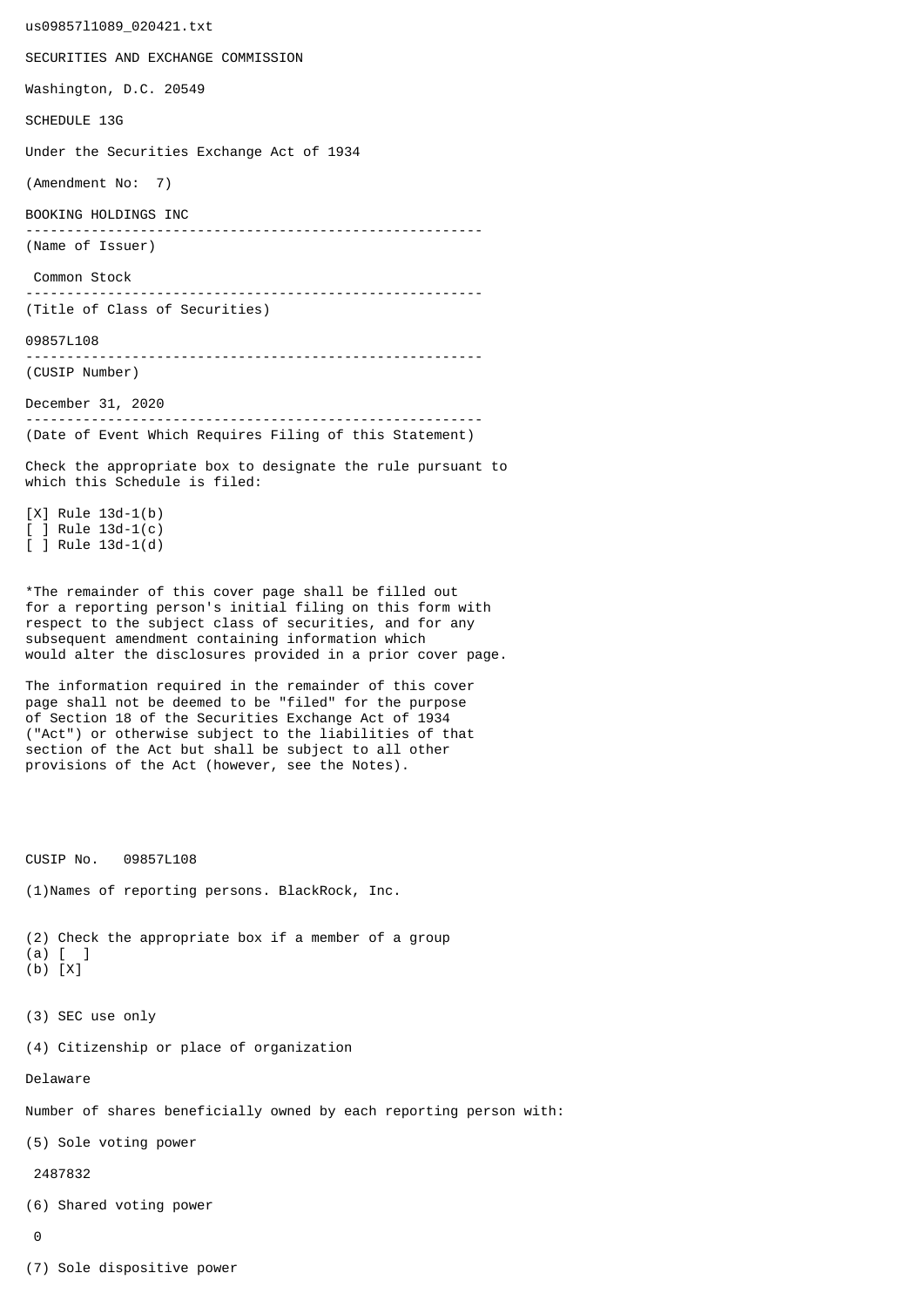```
 2896031
```

```
(8) Shared dispositive power
 \boldsymbol{\Theta}(9) Aggregate amount beneficially owned by each reporting person
  2896031
(10) Check if the aggregate amount in Row (9) excludes certain shares
(11) Percent of class represented by amount in Row 9
  7.1%
(12) Type of reporting person
HC
Item 1.
Item 1(a) Name of issuer:
           -----------------------------------------------------------------------
BOOKING HOLDINGS INC
Item 1(b) Address of issuer's principal executive offices:
 -----------------------------------------------------------------------
800 CONNECTICUT AVE
NORWALK CT 06854
Item 2.
2(a) Name of person filing:
               ----------------------------------------------------------------------
BlackRock, Inc.
2(b) Address or principal business office or, if none, residence:
 -----------------------------------------------------------------------
BlackRock, Inc.
55 East 52nd Street
New York, NY 10055
2(c) Citizenship:
                            --------------------------------------------------------------------
 See Item 4 of Cover Page
2(d) Title of class of securities:
                                      -------------------------------------------------------------------
 Common Stock
2(e) CUSIP No.:
See Cover Page
Item 3.
If this statement is filed pursuant to Rules 13d-1(b), or 13d-2(b) or (c),
check whether the person filing is a:
[ ] Broker or dealer registered under Section 15 of the Act;
[ ] Bank as defined in Section 3(a)(6) of the Act;
  ] Insurance company as defined in Section 3(a)(19) of the Act;
[ ] Investment company registered under Section 8 of the
```
Investment Company Act of 1940;

[ ] An investment adviser in accordance with Rule  $13d-1(b)(1)(ii)(E)$ ;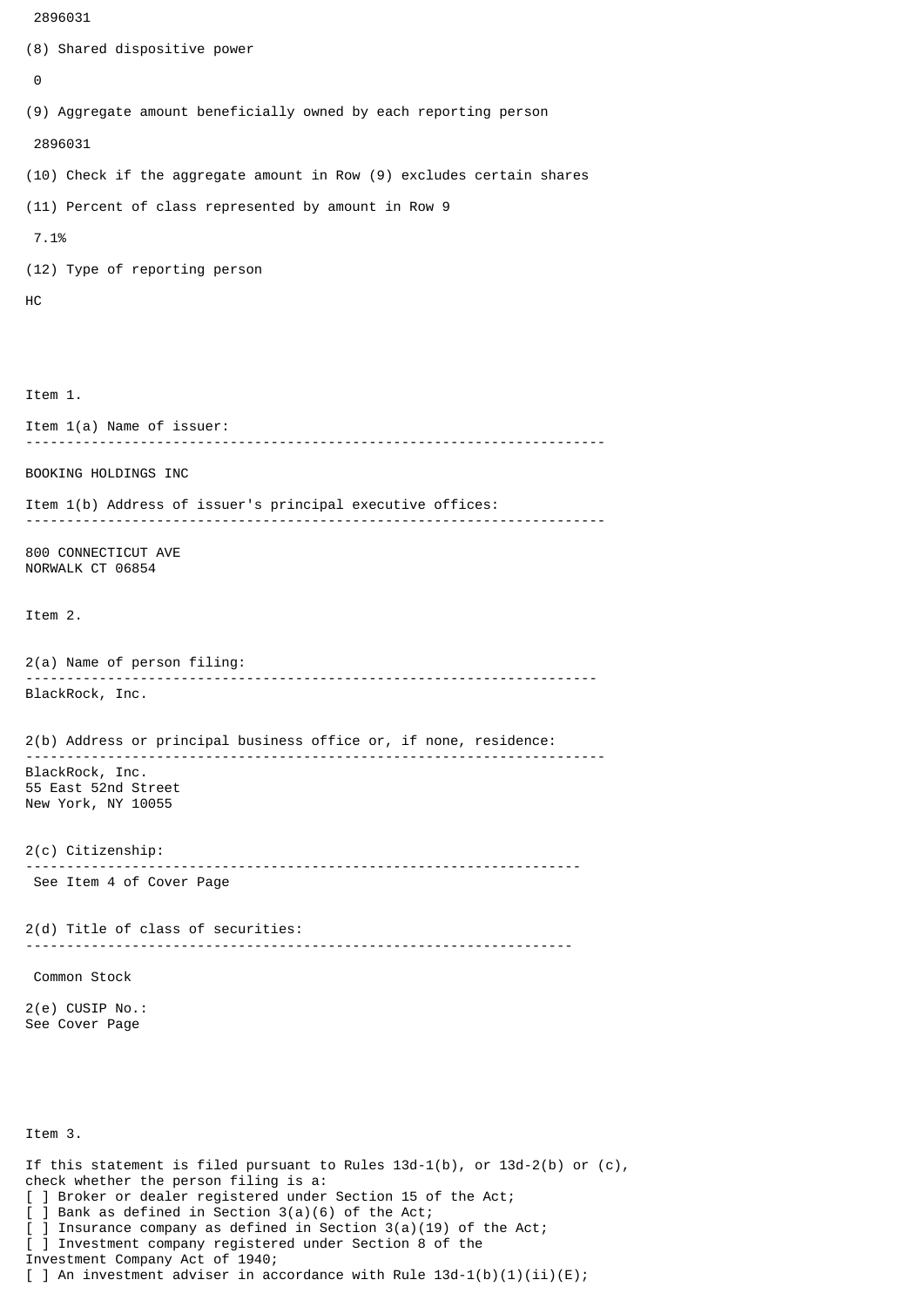[ ] An employee benefit plan or endowment fund in accordance with Rule  $13d-1(b)(1)(ii)(F);$ [X] A parent holding company or control person in accordance with Rule  $13d-1(b)(1)(ii)(G);$ [ ] A savings associations as defined in Section 3(b) of the Federal Deposit Insurance Act (12 U.S.C. 1813); [ ] A church plan that is excluded from the definition of an investment company under section  $3(c)(14)$  of the Investment Company Act of 1940; [ ] A non-U.S. institution in accordance with Rule 240.13d-1(b)(1)(ii)(J);  $\lceil$  ] Group, in accordance with Rule 240.13d-1(b)(1)(ii)(K). If filing as a non-U.S. institution in accordance with Rule  $240.13d-1(b)(1)(ii)(J)$ , please specify the type of institution: Item 4. Ownership Provide the following information regarding the aggregate number and percentage of the class of securities of the issuer identified in Item 1. Amount beneficially owned: 2896031 Percent of class 7.1% Number of shares as to which such person has: Sole power to vote or to direct the vote 2487832 Shared power to vote or to direct the vote  $\Theta$ Sole power to dispose or to direct the disposition of 2896031 Shared power to dispose or to direct the disposition of  $\Omega$ 

Item 5.

Ownership of 5 Percent or Less of a Class. If this statement is being filed to report the fact that as of the date hereof the reporting person has ceased to be the beneficial owner of more than 5 percent of the class of securities, check the following [ ].

Item 6. Ownership of More than 5 Percent on Behalf of Another Person

 If any other person is known to have the right to receive or the power to direct the receipt of dividends from, or the proceeds from the sale of, such securities, a statement to that effect should be included in response to this item and, if such interest relates to more than 5 percent of the class, such person should be identified. A listing of the shareholders of an investment company registered under the Investment Company Act of 1940 or the beneficiaries of employee benefit plan, pension fund or endowment fund is not required.

 Various persons have the right to receive or the power to direct the receipt of dividends from, or the proceeds from the sale of the common stock of BOOKING HOLDINGS INC. No one person's interest in the common stock of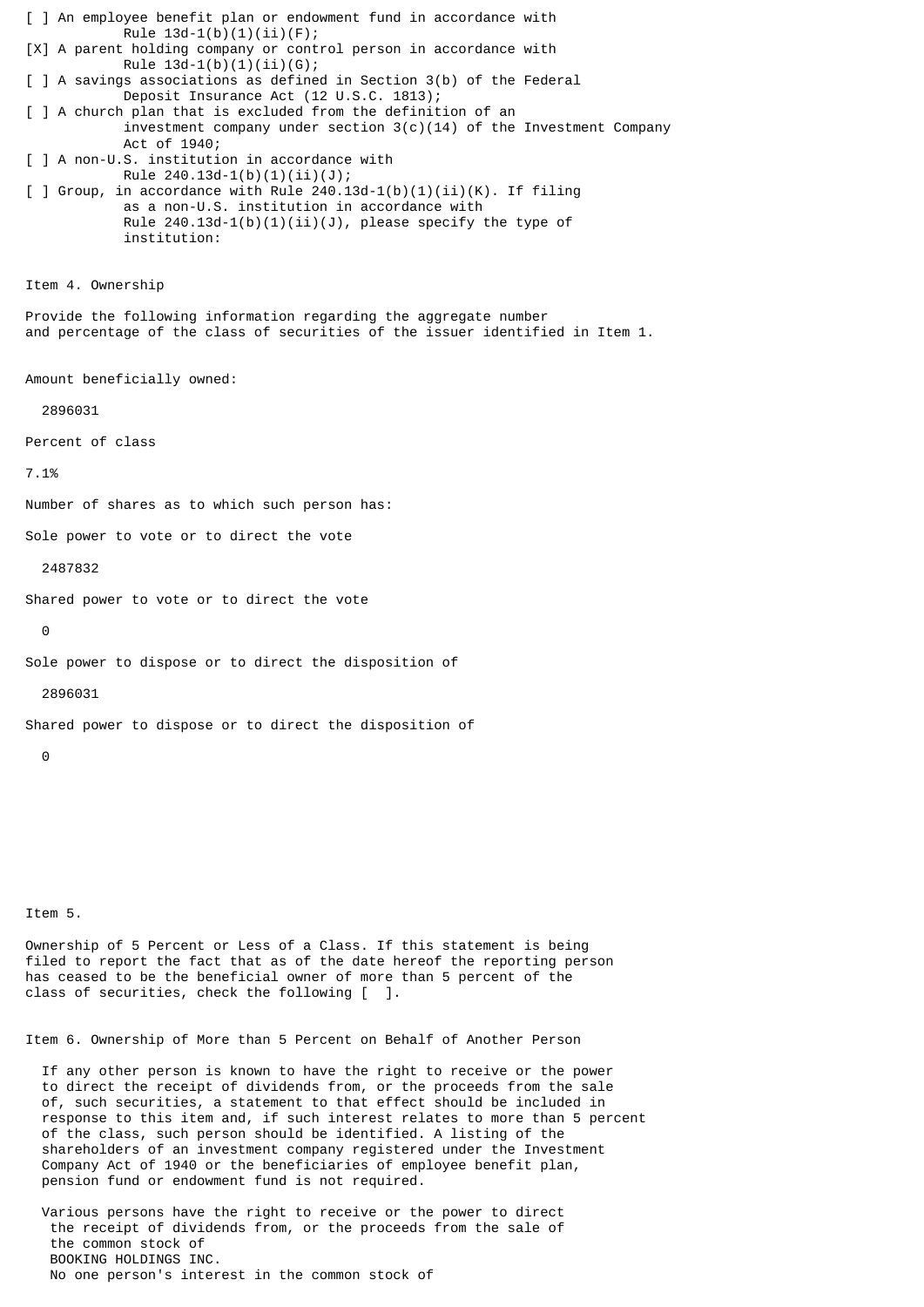BOOKING HOLDINGS INC is more than five percent of the total outstanding common shares.

Item 7. Identification and Classification of the Subsidiary Which Acquired the Security Being Reported on by the Parent Holding Company or Control Person.

See Exhibit A

Item 8. Identification and Classification of Members of the Group

If a group has filed this schedule pursuant to Rule  $13d-1(b)(ii)(J)$ , so indicate under Item 3(j) and attach an exhibit stating the identity and Item 3 classification of each member of the group. If a group has filed this schedule pursuant to Rule  $13d-1(c)$  or Rule  $13d-1(d)$ , attach an exhibit stating the identity of each member of the group.

## Item 9. Notice of Dissolution of Group

Notice of dissolution of a group may be furnished as an exhibit stating the date of the dissolution and that all further filings with respect to transactions in the security reported on will be filed, if required, by members of the group, in their individual capacity.

See Item 5.

Item 10. Certifications By signing below I certify that, to the best of my knowledge and belief, the securities referred to above were acquired and are held in the ordinary course of business and were not acquired and are not held for the purpose of or with the effect of changing or influencing the control of the issuer of the securities and were not acquired and are not held in connection with or as a participant

in any transaction having that purpose or effect.

Signature.

After reasonable inquiry and to the best of my knowledge and belief, I certify that the information set forth in this statement is true, complete and correct.

Dated: February 4, 2021 BlackRock, Inc.

Signature: Spencer Fleming

-------------------------------------------

Name/Title Attorney-In-Fact

The original statement shall be signed by each person on whose behalf the statement is filed or his authorized representative. If the statement is signed on behalf of a person by his authorized representative other than an executive officer or general partner of the filing person, evidence of the representative's authority to sign on behalf of such person shall be filed with the statement, provided, however, that a power of attorney for this purpose which is already on file with the Commission may be incorporated by reference. The name and any title of each person who signs the statement shall be typed or printed beneath his signature.

Attention: Intentional misstatements or omissions of fact constitute Federal criminal violations (see 18 U.S.C. 1001).

Exhibit A